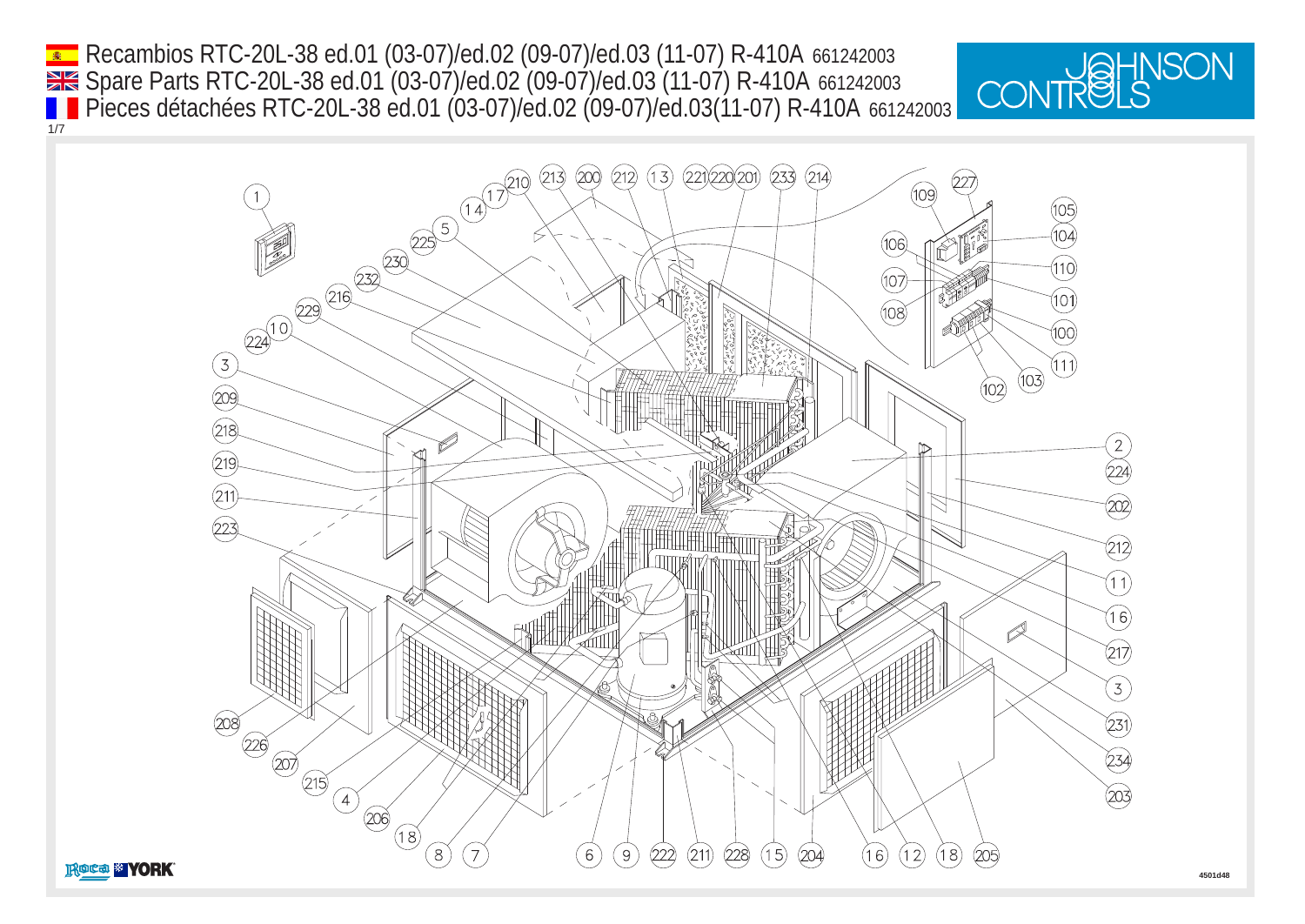## 4/7 Spare Parts RTC-20L-38 ed.01 (03-07)/ ed.02 (09-07)/ed.03 (11-07) R-410A



| <b>POS</b>       | <b>ITEM</b>   | <b>DENOMINATION</b>                            | <b>QUANTITY</b>               |                                     |
|------------------|---------------|------------------------------------------------|-------------------------------|-------------------------------------|
|                  |               |                                                | RTC-20L-38 ed.01<br>661242003 | RTC-20L-38 ed.02,ed.03<br>661242003 |
| $\mathbf{1}$     | 003786044     | Ambient thermostat (programmable)              | 1                             | $\mathbf{1}$                        |
| $\boldsymbol{2}$ | 003795047     | Motor-driven fan                               | 1                             | $\mathbf{1}$                        |
| 3                | 003787101     | Handle for handling                            | $\boldsymbol{2}$              | $\boldsymbol{2}$                    |
|                  |               |                                                |                               |                                     |
| 4                | 61-9474       | Outside coil assembly                          |                               | 1                                   |
| $\overline{5}$   | 61-9475       | Indoor coil assembly                           |                               | 1                                   |
| 6                | 003721914     | Compressor                                     |                               |                                     |
| 7                | 003762926     | Differential air pressure switch               |                               | 1                                   |
| 8                | 003762927     | Low pressure switch                            | 1                             | 1                                   |
| 9                | 006824903     | Compressor crankcase heater                    |                               | 1                                   |
| 9                | 006824905     | Compressor crankcase heater                    | 1                             |                                     |
| 10               | 003795049     | Motor-driven fan                               |                               | 1                                   |
| 11               | 003794468     | <b>Expansion</b> valve                         |                               | 1                                   |
| 12               | 022-08939-000 | 5/8" Distributor assembly with 7 pipes         |                               | 1                                   |
| 13               | 003737705     | Air filter 440 x 395 x 20                      | $\boldsymbol{2}$              | $\boldsymbol{2}$                    |
| 14               | 003719114     | Push lock                                      | $\boldsymbol{2}$              | $\boldsymbol{2}$                    |
| 15               | 003794448     | Two-way valve interconnection                  | $\boldsymbol{2}$              | $\boldsymbol{2}$                    |
| 16               | 003515630     | Access connection                              | 4                             | 4                                   |
| 17               | 003719108     | Handle                                         |                               | 1                                   |
| 18               | 003785066     | 6000 mm sensor                                 | 4                             | 4                                   |
| 100              | 003770456     | Power circuit connecting strip                 |                               | 1                                   |
| 101              | 003770454     | Moving circuit connecting strip                | 1                             | 1                                   |
| 102              | 006744617     | Contactor                                      | 2                             | $\boldsymbol{2}$                    |
| 103              | 006744639     | Contactor                                      |                               | 1                                   |
| 104              | 006791210     | Electronic board                               |                               | 1                                   |
| 105              | 006826810     | Nylon separator                                | 4                             | 4                                   |
| 106              | 006776700     | Switch                                         | 2                             | $\boldsymbol{2}$                    |
| 107              | 006776855     | Main switch                                    | 1                             | 1                                   |
| 108              | 006776814     | Automatic switch                               |                               | 1                                   |
| 109              | 006849855     | <b>Transformer</b>                             |                               |                                     |
| 110              | 006776848     | Thermomagnetic switch                          |                               |                                     |
| 111              | 006745250     | Phases control relay                           |                               |                                     |
| 200              | 66-9466       | Indoor upper cover assembly                    | 1                             | 1                                   |
| 201              | 66-9456       | Indoor coil panel assembly                     | 1                             | $\mathbf{1}$                        |
| 202              | 66-9455       | Outdoor fan panel assembly                     |                               |                                     |
| 203              | 66-9452       | Fan panel assembly                             |                               |                                     |
| 204              | 17-14767      | Outdoor coil panel                             |                               | 1                                   |
| 205              | 17-14785      | Outdoor coil cover                             |                               | 1                                   |
| 206              | 17-14768      | Outdoor coil panel                             | 1                             | $\mathbf{1}$                        |
| $207\,$          | 17-14764      | Outdoor fan panel                              | 1                             | $\mathbf{1}$                        |
| 208              | 17-14775      | Outdoor fan grid                               |                               | 1                                   |
| 209              | 17-14763      | Outdoor fan panel                              | 1                             | 1                                   |
| 210              | 66-9451       | Control box panel                              | 1                             | 1                                   |
| 211              | 17-14758      | Corner                                         | $\boldsymbol{2}$              | $\boldsymbol{2}$                    |
| 212              | 66-9448       | Corner assembly                                | $\boldsymbol{2}$              | $\boldsymbol{2}$                    |
| 213              | 11-6905       | Drainpipe protection                           | 1                             | 1                                   |
| 214              | 17-14752      | Fixer indoor coil bracket                      | 1                             | 1                                   |
| 215              | 17-14753      | Fixer outdoor coil bracket                     | 1                             | 1                                   |
| 216              | 17-14756      | Fixer indoor coil bracket (middle plate side)  | 1                             | 1                                   |
| 217              | 17-14757      | Fixer outdoor coil bracket (middle plate side) | $\mathbf{1}$                  | $\mathbf{1}$                        |
| 218              | 66-9464       | Middle plate assembly                          | 1                             | $\mathbf{1}$                        |
| 219              | 63-9465       | Indoor drain pan assembly                      | 1                             | $\mathbf{1}$                        |
| 220              | 17-14754      | Upper filter guide                             | 1                             | $\mathbf{1}$                        |
| 221              | 17-14755      | Bottom filter guide                            |                               | 1                                   |
| $222\,$          | 18-14781      | Base support corner                            |                               | 1                                   |
| 223              | 18-14780      | Base support corner                            | 1                             | $\mathbf{1}$                        |
| 224              | 17-11120      | Fan support                                    | $\boldsymbol{2}$              | $\sqrt{2}$                          |
| $225\,$          | 16-14750      | Aluminium grid indoor coil                     |                               | 1                                   |
|                  |               |                                                |                               |                                     |